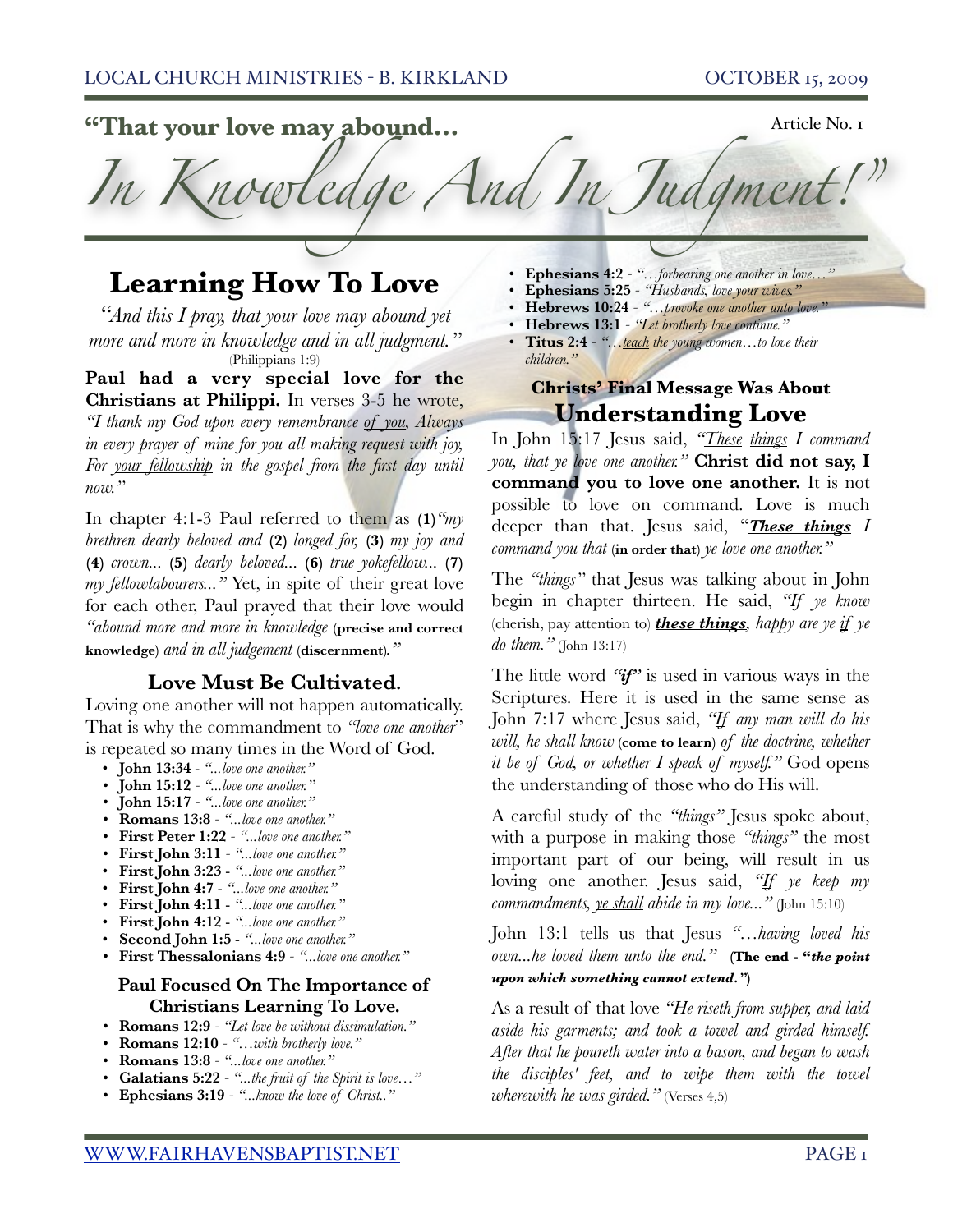**LOVI** 



We read, *"So after he had washed their feet, and had taken his garments, and was set down again, he said unto them, Know ye what I have done to you? Ye call me Master and Lord: and ye say well; for so I am. If I then, your Lord and Master, have washed your feet; ye also ought to wash one* 

*another's feet. For I have given you an example, that ye should do as I have done to you. Verily, verily, I say unto you, The servant is not greater than his lord; neither he that is sent greater than he that sent him. If ye know these things, happy are ye if ye do them."* (Verses 12-17)

# **"In Knowledge And In Judgment"**

The word *"love"* in this verse is *agap!.* It refers to an *undeserved* love. Jesus said, *"For if ye love them which love you, what reward have ye? do not even the publicans the same?"* (Matthew 5:46)

#### **First Corinthians 13:1**

*"Though I speak with the tongues of men and of angels, and have not charity, I am become as a sounding brass, or a tinkling cymbal."*

# **"Though I speak..."**

As pastors, we *"speak."* With our speaking, we can move people *emotionally* and sometimes even make them cry. We can move people *mentally* to get them to change their *wills* and do things we want them

to do; however, only *agap* $\bar{e}$  love will change a persons' *spirit* and Christians are to be *"...renewed in the spirit of your mind."* (Ephesians 4:23)



**Preaching is not the key;** love is the key that leads Christians to be renewed in their *spirit*. Paul said we are to be *"...rooted and grounded in* 

*love."* (Ephesians 3:17) Following that, we read of being*"...renewed in the spirit of your mind,"* (Verse 23)

**To change a persons' will is not the answer.**  People are to be *"...renewed in the spirit..."* The Bible way is to do it through love.

- **Ephesians 1:15** - *"love unto all the saints."*
- *•* **Ephesians 4:2** *"...forbearing one another in love."*
- *•* **Ephesians 4:15** *"...speaking the truth in love."*
- *•* **Ephesians 4:16**  *"...edifying of itself in love."*
- *•* **Ephesians 5:2** - *"...walk in love."*
- *•* **Ephesians 5:25** *"...love your wives."*
- *•* **Ephesians 6:23** *"...love with faith."*

There are three different Greek words that are translated *"love"* in our King James Version of the Word of God. They are...

- **Eros**…*erotic love…sexual lust.*
- **Phileo***…affection ranging from infatuation to a deeper love.*
- **Agap!**…*used here and is the only kind of love that solves problems!*

Agap $\bar{e}$  was in the Greek language, yet no unsaved writer used it. Perhaps, it was for this reason the Holy Spirit chose this word for a genuine Christian love. It is free of the sensual overtones common to other Greek words. *"Agap*<sup>*e*</sup>" is one of the greatest words used in the New Testament.

### **Why The Word "Charity"**

A *"charity,"* such as the Red Cross Society, does something with the money they collect and they do it for people who do not earn it or have done something to deserve it. They do it expecting nothing in return. That is called charity.

Charity (*agap* $\bar{e}$  love) is not just a feeling for people or just telling people you love them. The Bible says, *"Though I speak...and have not charity, I am become as sounding brass, or a tinkling cymbal."* The Word of God says,*"My little children, let us not love in word, neither in tongue; but in deed and in truth."* (First John 3:18)

Speaking without *"proving the sincerity"*  of our love (Second Corinthians 8:8) is as useless as an annoying noise! It is like someone playing a solo on cymbals.



Christ said in Matthew 15:8, *"This people draweth nigh unto me with their mouth, and honoureth me with their lips; but their heart is far from me."*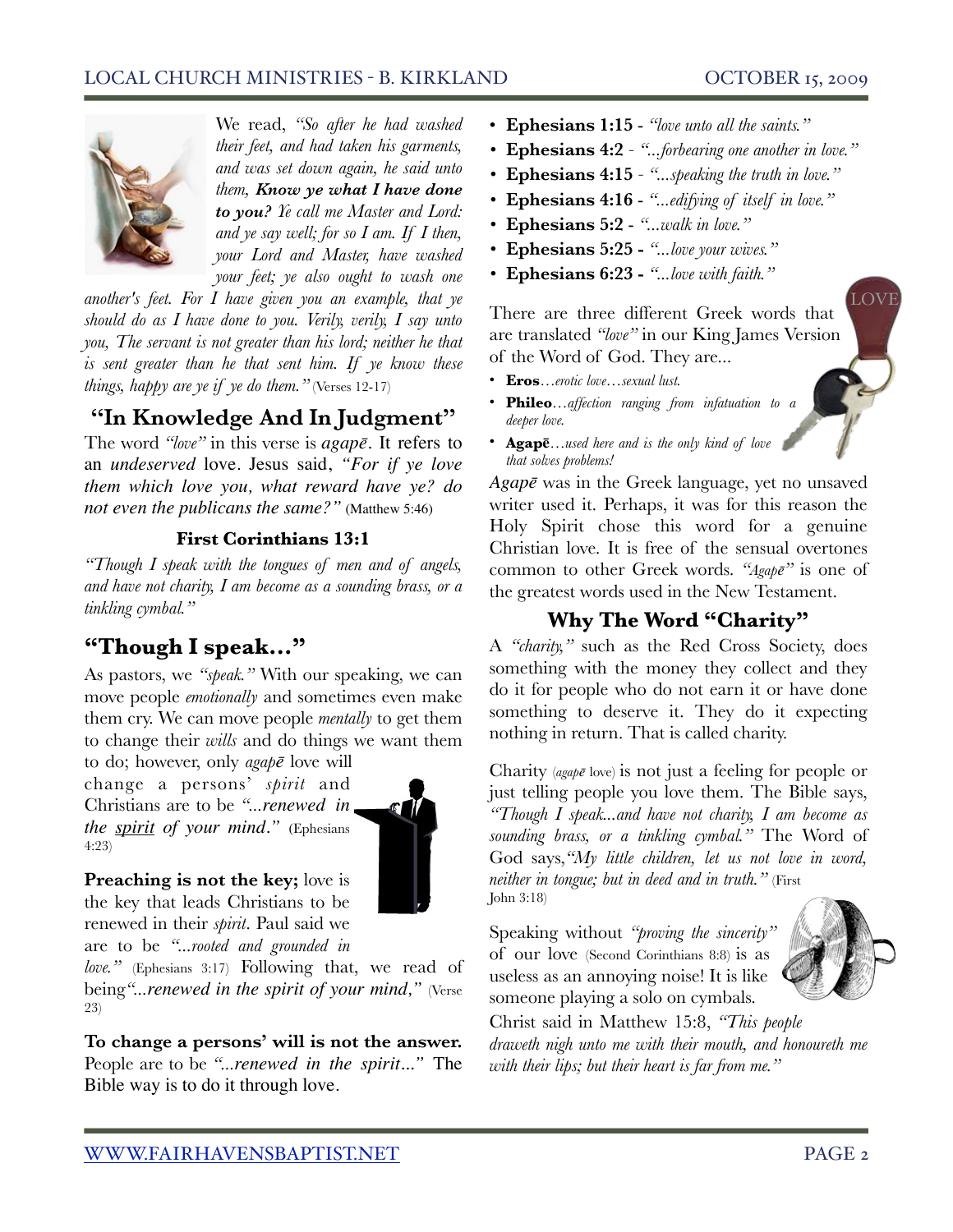It is a sad commentary that many members in our fundamental independent Baptist churches could say the same thing. *"My pastor draweth nigh unto me with his lips but his heart is far from me."* 

**To the pastor - not to the people - Christ said,** *"Nevertheless I have somewhat against thee, because thou hast left thy first love.*" (agape) (Revelation 2:4) **Notice it does not say the pastor lost his first love; it says he** *"left"* **it.** To lose something might be excusable; however, to leave something is to make a conscious decision. The word *"left"* here means to *"depart from one place or position to go to another."* The Ephesian church failed because the pastor purposely *"left"* his first love. He made a conscious decision. The problem was not the *people*, nor was it the *program*; it was the *pastor*.

#### **The Pastor Was Serving**

Christ knew all about the pastors' service concerning the ministry ("works"). He knew about the pastors' efforts in the ministry ("labour").

#### **The Pastor Was Separated**

The pastor at Ephesus did not *"...bear them which are evil."* He faithfully *"...tried them which say they are apostles, and are not, and hast found them liars."* The pastor at Ephesus, unlike many fundamentalists of our day, was faithful in keeping the church pure rather than keeping it full.

#### **The Pastor Was Stable**

He was not the kind of pastor who would cooperate with those who promote the heresy of Calvinism or the damnable heresy that promotes salvation without repentance. Verse three says the pastor had *"...borne* (not abandoned truth), *and hast patience* (Tribulation worketh patience - Any pastor who dares to be faithful concerning ecclesiastical separation will know some persecution), *and for my name's sake hast laboured, and hast not fainted"* (not grown weary and shut down).

#### **The Pastor's Shortcoming**

Christ rebuked His pastor saying, *"Nevertheless I have somewhat against thee,* (pastor) *because thou hast left thy first (agap!) love."* **Love is a relationship.** As previously mentioned, there are several words in

the original Scriptures that refer to different kinds of love. There is a "low-level" type of love that says, *"I will love you if you do things my way."* It is a conditional love based upon our expectations. It is a love that says, *"You must earn my love."* 

**The love mentioned in our text is an unconditional love.** Love is a relationship, but with whom did the pastors' relationship change?

**We all have specific relationships,** such as *husbands, wives, fathers, mothers, children*, etc. As Christians, our first love should be our love for Christ. First John 4:19 says we should, *"...love him, because he first loved us."*

**In our God-given position as a husband,** our main responsibility concerning our wives is to love them*.* Ephesians 5:25 says, "*Husbands, love your wives, even as Christ also loved the church, and gave himself for it."*

**In their God-given position as a wife,** their main responsibility concerning their family is to love them*.* Titus 2:4,5 says wives are to*"...love their husbands, to love their children...that the word of God be not blasphemed."*

#### **As Pastors Our First Responsibility Is To Love The Church Family***.*

The pastors' main responsibility is not to be a great public speaker. His main God-given responsibility as a pastor is to love his people with an unconditional love.

#### **The Good Shepherd**

- *•* **John 10:3,** *"...the sheep hear his voice: and he calleth his own sheep by name, and leadeth them out."*
- *•* **Verse 4,** *"...he goeth before them, and the sheep follow him: for they know his voice."*
- *•* **Verse 11,** *"I am the good shepherd: the good shepherd giveth his life for the sheep."*

The pastor at Ephesus was *serving*; he was *separated*; he was *stable*; however, Jesus said, *"Nevertheless I have somewhat against thee, because thou hast left thy first love."* He was rebuked because as a pastor, he had